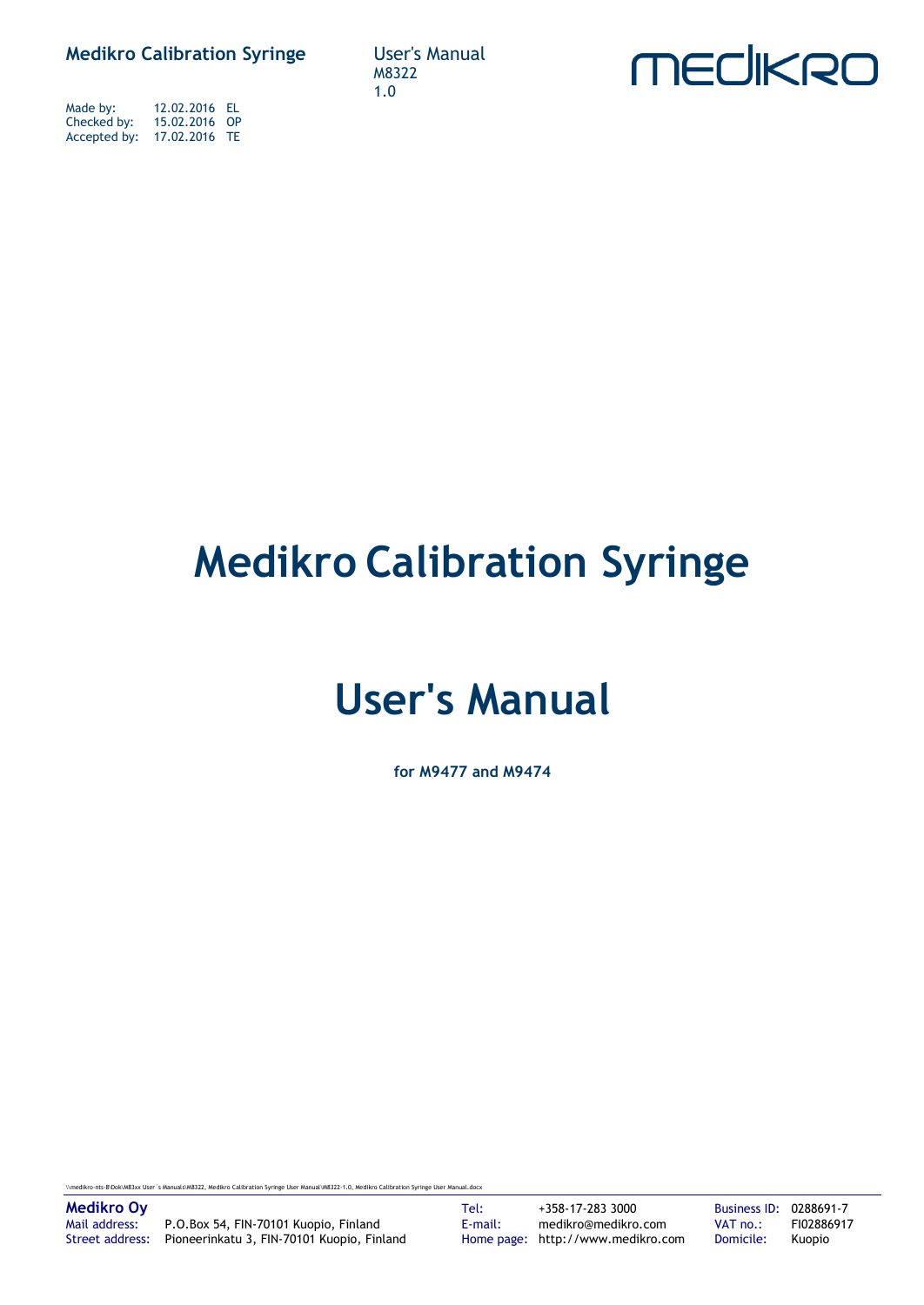## **Table of Contents**

| 1                       |     |                                                                      |  |
|-------------------------|-----|----------------------------------------------------------------------|--|
|                         | 1.1 |                                                                      |  |
|                         | 1.2 |                                                                      |  |
|                         | 1.3 |                                                                      |  |
| $\mathbf{2}$            |     |                                                                      |  |
| $\overline{\mathbf{3}}$ |     | How to perform calibration check with Medikro Spirometry Software? 5 |  |
| $\overline{\mathbf{4}}$ |     |                                                                      |  |
| 5                       |     |                                                                      |  |
|                         | 5.1 |                                                                      |  |
|                         | 5.2 |                                                                      |  |
|                         | 5.3 |                                                                      |  |
|                         | 5.4 |                                                                      |  |
|                         | 5.5 |                                                                      |  |
| 6                       |     |                                                                      |  |
|                         | 6.1 |                                                                      |  |
| 7                       |     |                                                                      |  |
| 8                       |     |                                                                      |  |
|                         | 8.1 |                                                                      |  |
|                         | 8.2 |                                                                      |  |
| 9                       |     |                                                                      |  |
|                         | 9.1 |                                                                      |  |

## **Figures**

| Figure 1-1. |  |
|-------------|--|
| Figure 2-1. |  |

## **Tables**

| Table 8-1. |  |
|------------|--|
| Table 8-2. |  |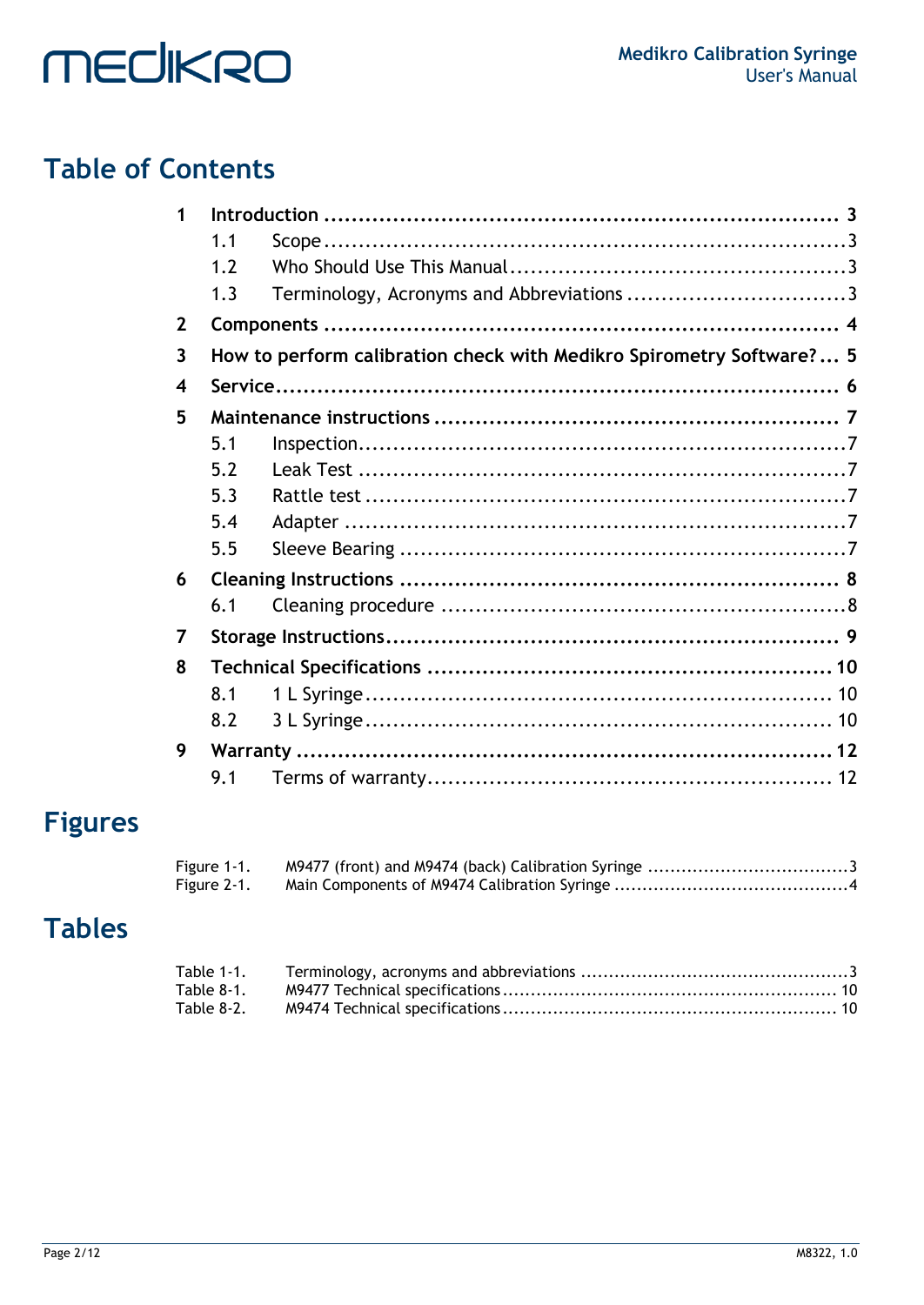

## <span id="page-2-0"></span>**1 Introduction**

Medikro Calibration Syringes are intended to be used to check the calibration of Medikro Spirometers. They can also be used to check the volume accuracy of other volume or flow sensing spirometers. These calibration syringes are manually operated by actuating the piston rod in and out of the cylinder assembly. The outlet port of the syringe assembly is attached to the device under test. The calibration syringe when actuated displaces known volumes of air into the flow device. Medikro Spirometry Software compares the calibration syringe volume with the flow measurement system and shows difference to given volume in %.

#### <span id="page-2-1"></span>**1.1 Scope**

This document describes Medikro Calibration Syringe usage. It describes the system components, their functions and needed calibration check and calibrations.

#### <span id="page-2-2"></span>**1.2 Who Should Use This Manual**

This manual is directed to personnel responsible for using Medikro Spirometers and Calibration Syringes.

#### <span id="page-2-5"></span><span id="page-2-3"></span>**1.3 Terminology, Acronyms and Abbreviations**

*Table 1-1. Terminology, acronyms and abbreviations*

| Term | Description                         |
|------|-------------------------------------|
| ATS  | <b>American Thoracic Society</b>    |
| ERS  | <b>European Respiratory Society</b> |

<span id="page-2-4"></span>

*Figure 1-1. M9477 (front) and M9474 (back) Calibration Syringe*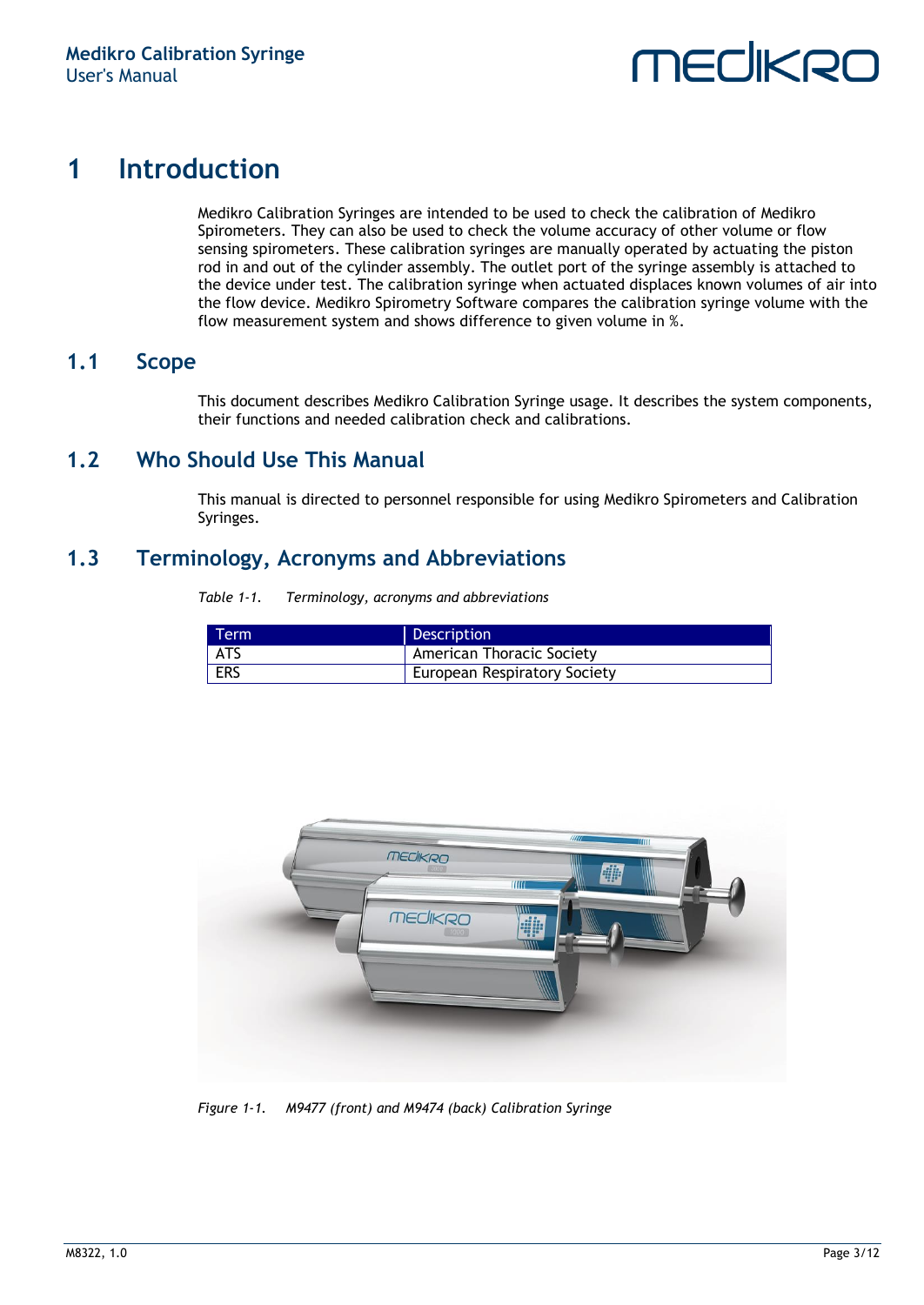### <span id="page-3-0"></span>**2 Components**



*Figure 2-1. Main Components of M9474 Calibration Syringe*

- <span id="page-3-1"></span>*1. Outlet Port Adapter for Calibration Syringe*
- *2. Screw (6 pcs)*
- *3. Front Plate*
- *4. Trunk for 3000 ml Calibration Syringe*
- *5. Corner Band for Calibration Syringe (6 pcs)*
- *6. Panel, Calibration Syringe, volume 3000 ml (6 pcs)*
- *7. Screw*
- *8. Piston plate*
- *9. O-ring*
- *10. Lock washer*
- *11. Piston Shaft*
- *12. Back Plate*
- *13. Screw (6 pcs)*
- *14. Sleeve Bearing for Back Plate*
- *15. Elliptical Knob for Shaft*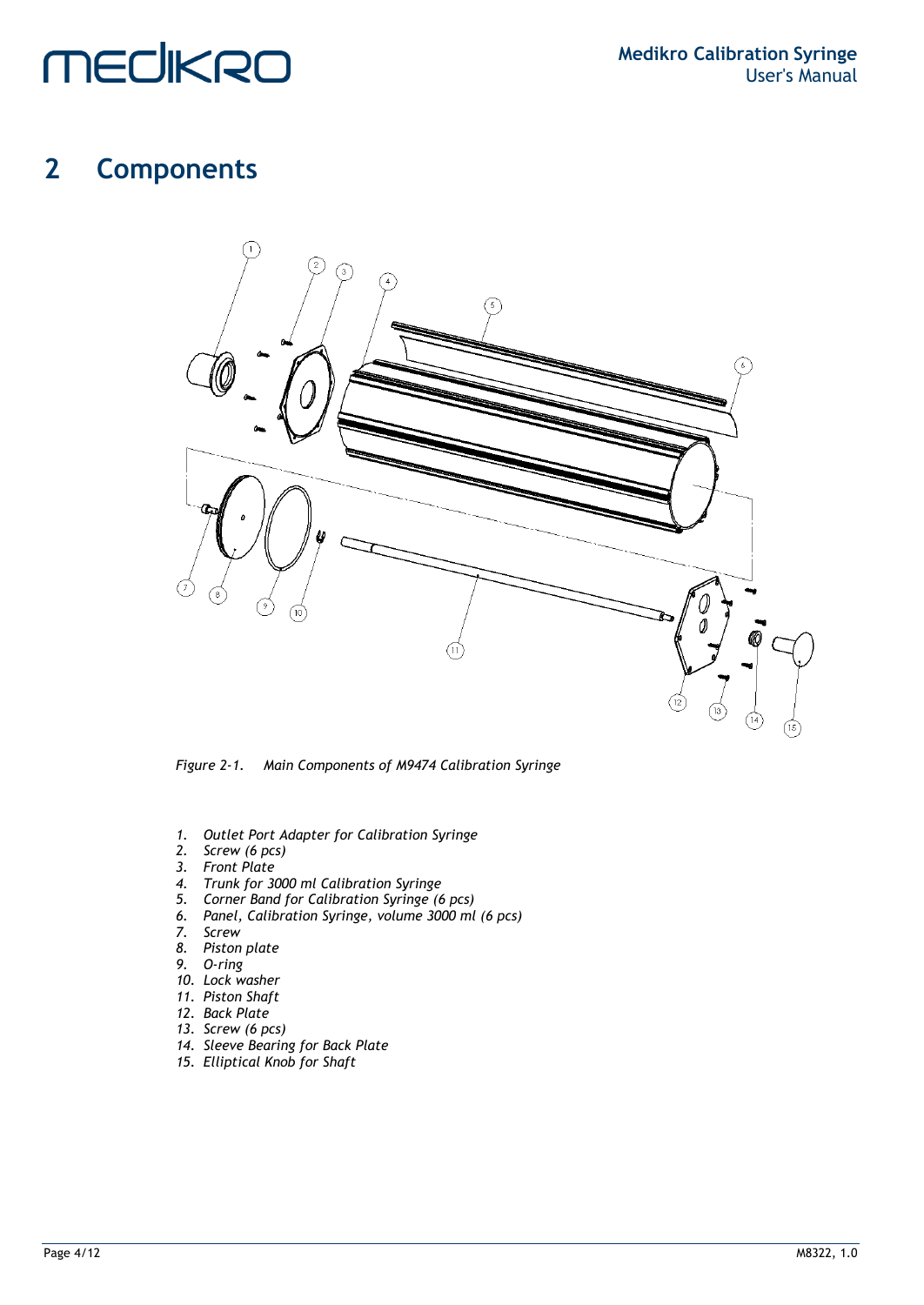### <span id="page-4-0"></span>**3 How to perform calibration check with Medikro Spirometry Software?**

Calibration check procedure forms an essential part of good laboratory practice. Spirometers should be calibration checked daily as outlined in the ATS and ERS recommendations. Not only to adjust or check accuracy of the device but also verify that whole system works properly.

A spirometer connected to a PC will start to warm up immediately after Windows is started. This is a normal and general procedure for most high-precision measurement devices. Before starting the actual measurements or calibration check, it is recommended to allow the spirometer device and calibration syringe to have a brief warm-up period of a minimum of 5 minutes, to reach a thermal equilibrium.

To perform a calibration check, click the Calibrate button or select:

#### **Device->Calibrate**

Medikro Calibration Syringe (product code: M9474) is recommended. However, Medikro Spirometry Software allows the user to enter the volume of the calibration syringe leaving you an option to use other volumes for calibration as well.

Attach the spirometer with the flow transducer into your calibration syringe. Empty the syringe. Click the Calibrate button. The program will instruct as follows:

#### **Start Calibration Check (with an empty syringe).**

After starting the calibration, the program will instruct:

#### **Fill the syringe with one stroke.**

The program will continue:

#### **Empty the syringe with one stroke.**

Perform at least 3 consecutive fill / empty cycles using a flow rate of about 6 L/s and after that click the "**Finish Calibration Check**" button. The program will show the result of calibration check compared to acceptance limit.

If the result is inside the acceptance limit, the compensation performs successfully. If the result is not inside the acceptance limit, redo the calibration check. If the result of the calibration check still fails, perform the calibration.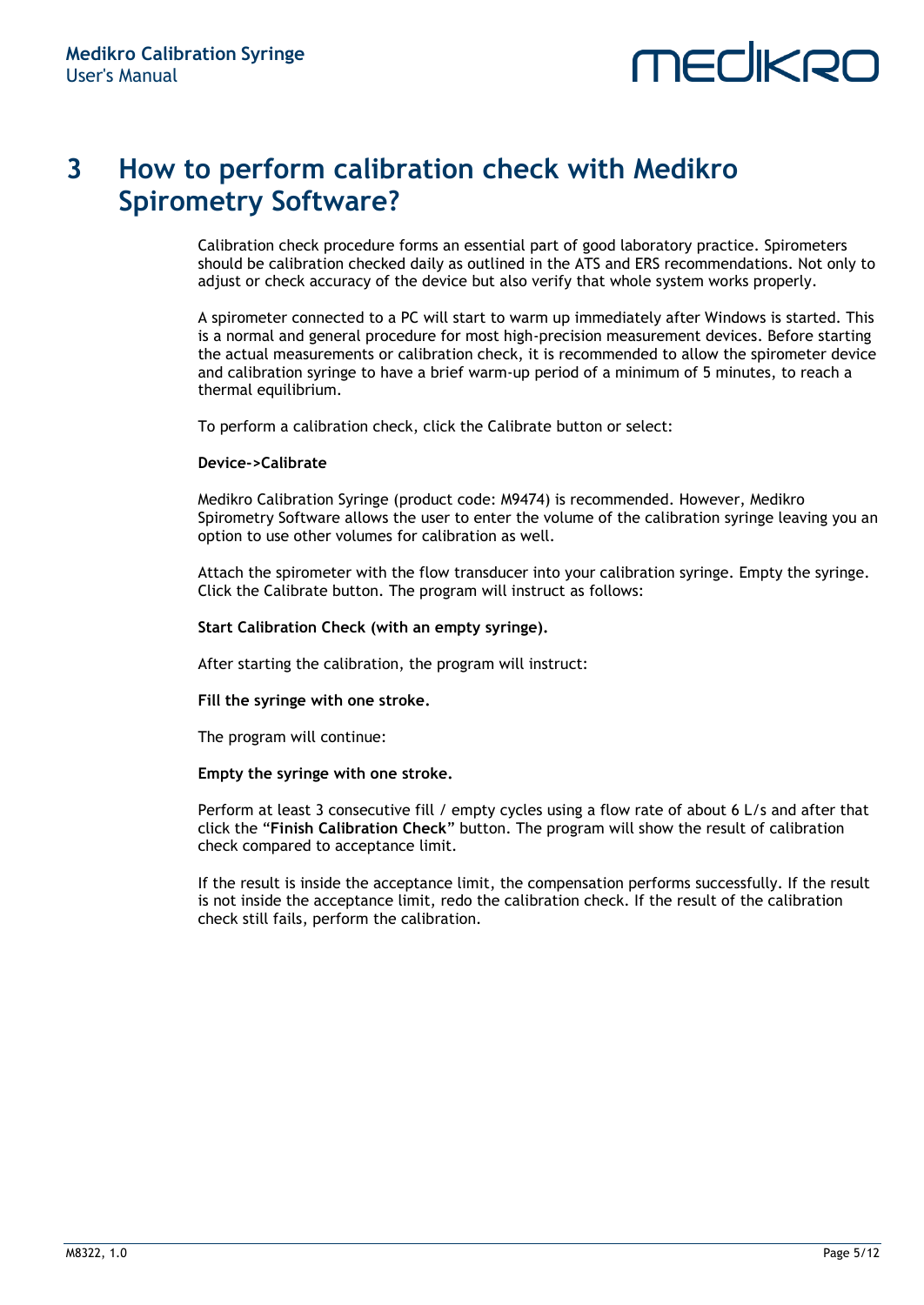# MECIKRI

### <span id="page-5-0"></span>**4 Service**

Calibration, service and repairs of Medikro Calibration Syringe should be carried out only by Medikro or by Medikro distributor/service specifically approved by Medikro. There are no user serviceable components inside the equipment. For the names and addresses of authorized Medikro distributors and service, please contact Medikro Sales at [sales@medikro.com.](file:///D:/Work/Calibration%20Syringe/sales@medikro.com)

Medikro Calibration Syringes are not required to be disassembled in the field for cleaning or disinfection. Without proper training and equipment the precise components of these syringes could be damaged in the disassembly/reassembly process.

A routine annual service and calibration certification on the syringes is recommended. The equipment used to perform the accuracy check should itself be certified and traceable to national or international standards.

Larger hospitals or laboratories might have quality system which requires annual proof of verification / calibration of their equipment. This is accomplished with annual service and verification procedure of the device.

During the service process calibration syringe is taken apart, cleaned and worn parts are replaced. Cylinder volume is measured with traceable calibrated dimension measuring devices and the parts are lubricated with (FDA accepted, USDA H1 approved) special grease. Measured calibration syringe volume can be fed to Medikro Spirometry Software settings. In this way the possible deviation from 3000 ml can be zeroed.

The order codes for annual service and verification of M9474 and M9477 Calibration syringe are:

M9474-asv, Annual service and Verification of M9474 Calibration syringe, volume 3000 ml. M9477-asv, Annual service and Verification of M9477 Calibration syringe, volume 1000 ml.

The procedure includes a renewed piston gasket ring, special grease and outlet port adapter.

Other spare parts will be charged according the Medikro spare part catalogue (normally other spare parts are not required).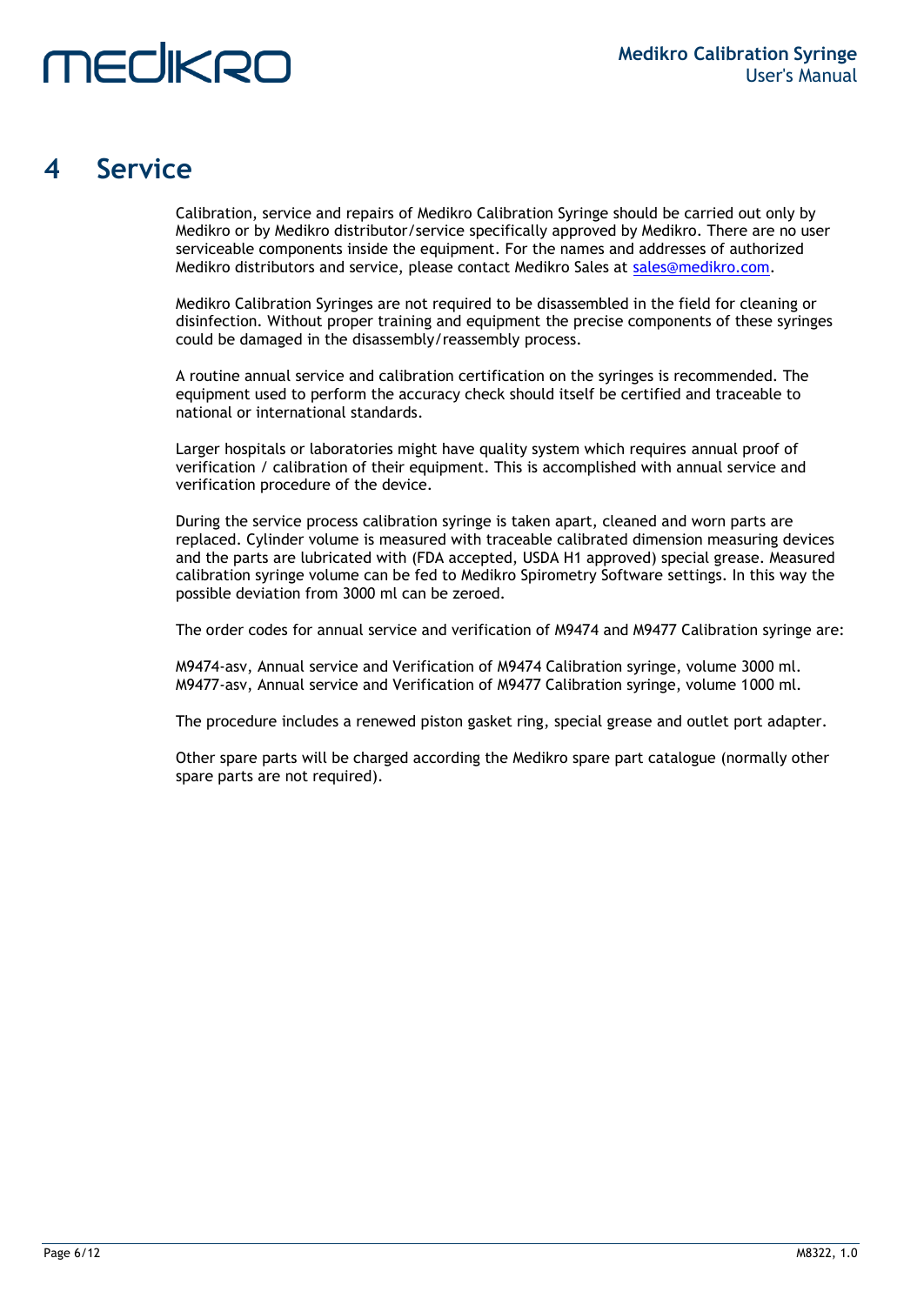### <span id="page-6-0"></span>**5 Maintenance instructions**

### <span id="page-6-1"></span>**5.1 Inspection**

Inspect the syringe for damage at all stages of handling. If damage is detected on any components of the syringe calibration, service and repairs should be carried out only by Medikro or by Medikro distributor/service specifically approved by Medikro. In case damage is detected on any component of the syringe, the calibration as well as service and repairs should be carried out only by Medikro or by Medikro distributor/ service specifically approved by Medikro.

#### <span id="page-6-2"></span>**5.2 Leak Test**

Leak test the calibration syringe by occluding the outlet port with one hand while pushing on the piston rod with the other. With your ear close to the piston rod end plate listen for a hissing sound indicating a leak. Air inside the syringe will compress but no hissing sound should be heard.

#### <span id="page-6-3"></span>**5.3 Rattle test**

Rattle test the calibration syringe by holding the syringe with both hands and shaking the syringe vigorously. Sound of any loose parts or fittings is a clear sign of failure or breakage. Check if any foreign objects has been entered to the syringe and remove them through holes in front and back plates.

### <span id="page-6-4"></span>**5.4 Adapter**

Make sure (inspect visually) that the inner part of the adapter is settled evenly. If the inner part of the adapter is not settled evenly, press the adapter in place with your finger.



### <span id="page-6-5"></span>**5.5 Sleeve Bearing**

Check if Back Plate Sleeve Bearing is tightly fitted. Backlash in piston shaft direction is max. 0.1 mm. Larger movement or breakage in sleeve bearing itself require repair carried out only by Medikro or by Medikro distributor/service specifically approved by Medikro.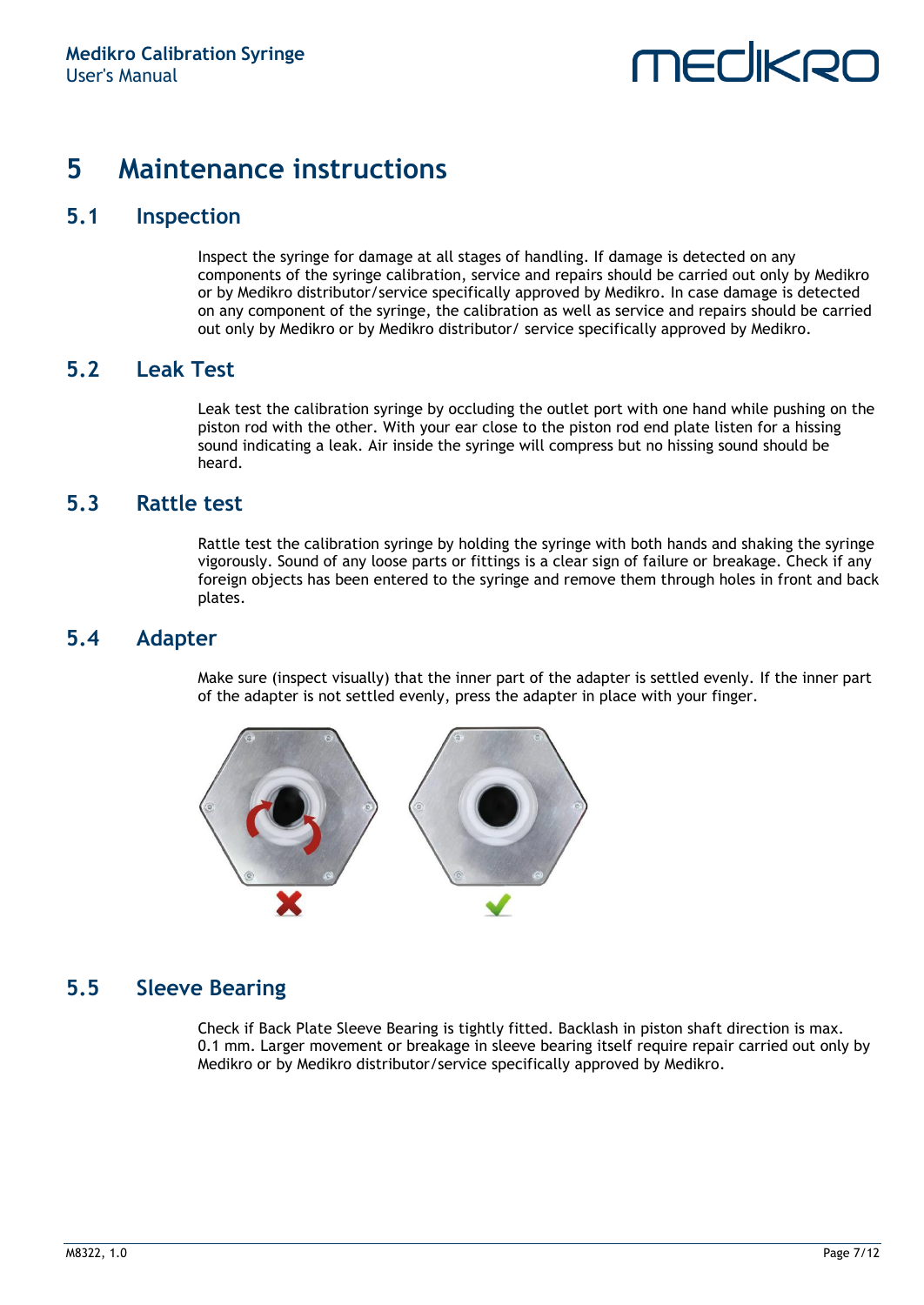### <span id="page-7-0"></span>**6 Cleaning Instructions**

The syringes are supplied clean and nonsterile. Disinfection or sterilisation is not required because the syringe will not come into contact with patients.

### <span id="page-7-1"></span>**6.1 Cleaning procedure**

Calibration syringe should be kept visually clean using clean soft cloths with water, clean soft cloths with mild detergent (neutral pH 7) or clean soft cloths with standard hospital disinfectant/cleaners. For wiping and drying use a clean dry cloth. Cleaning solutions or cloths should not be used inside the cylinder area of the syringe.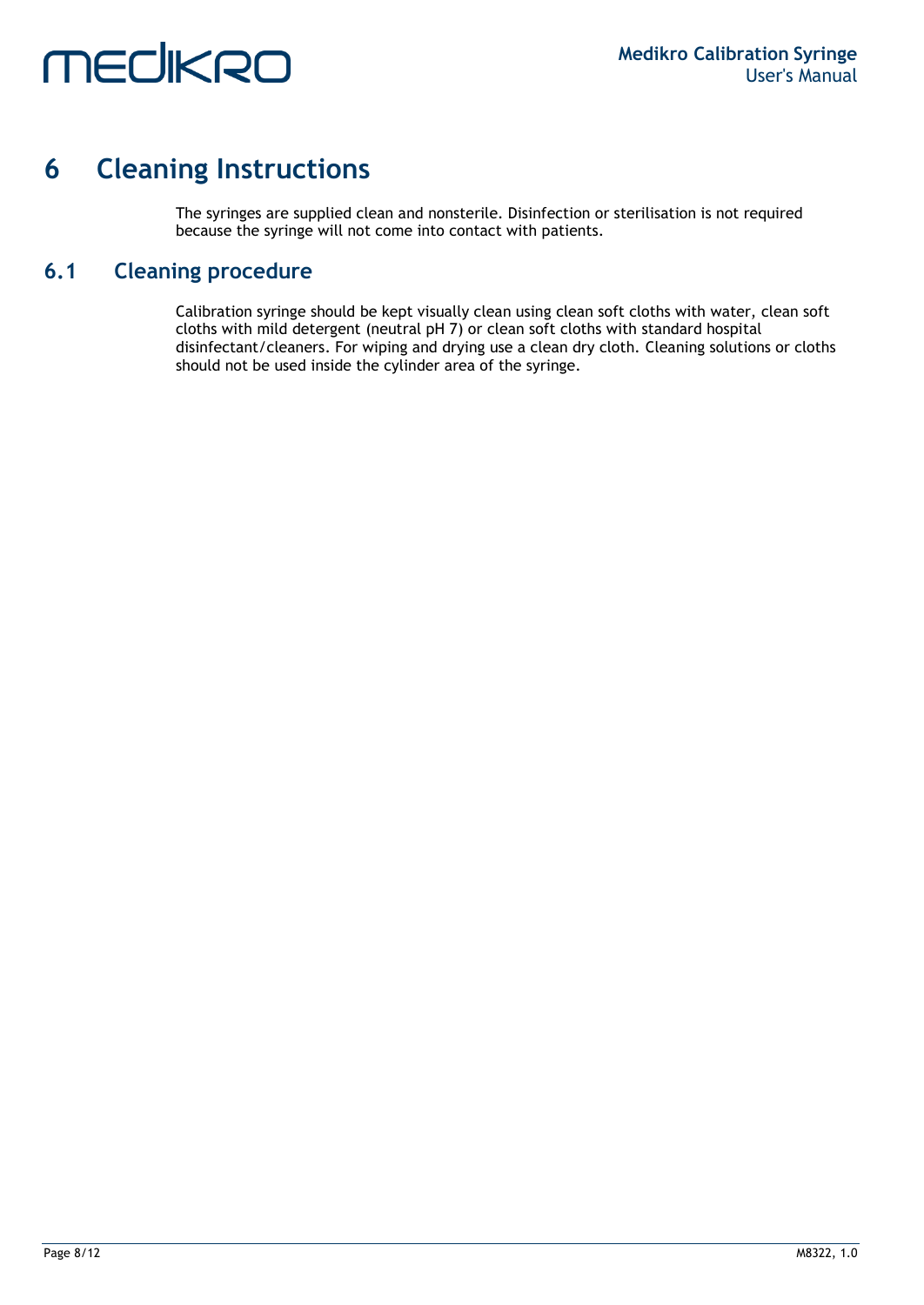

## <span id="page-8-0"></span>**7 Storage Instructions**

Cover the calibration syringe when not in use to avoid dust build-up and contamination.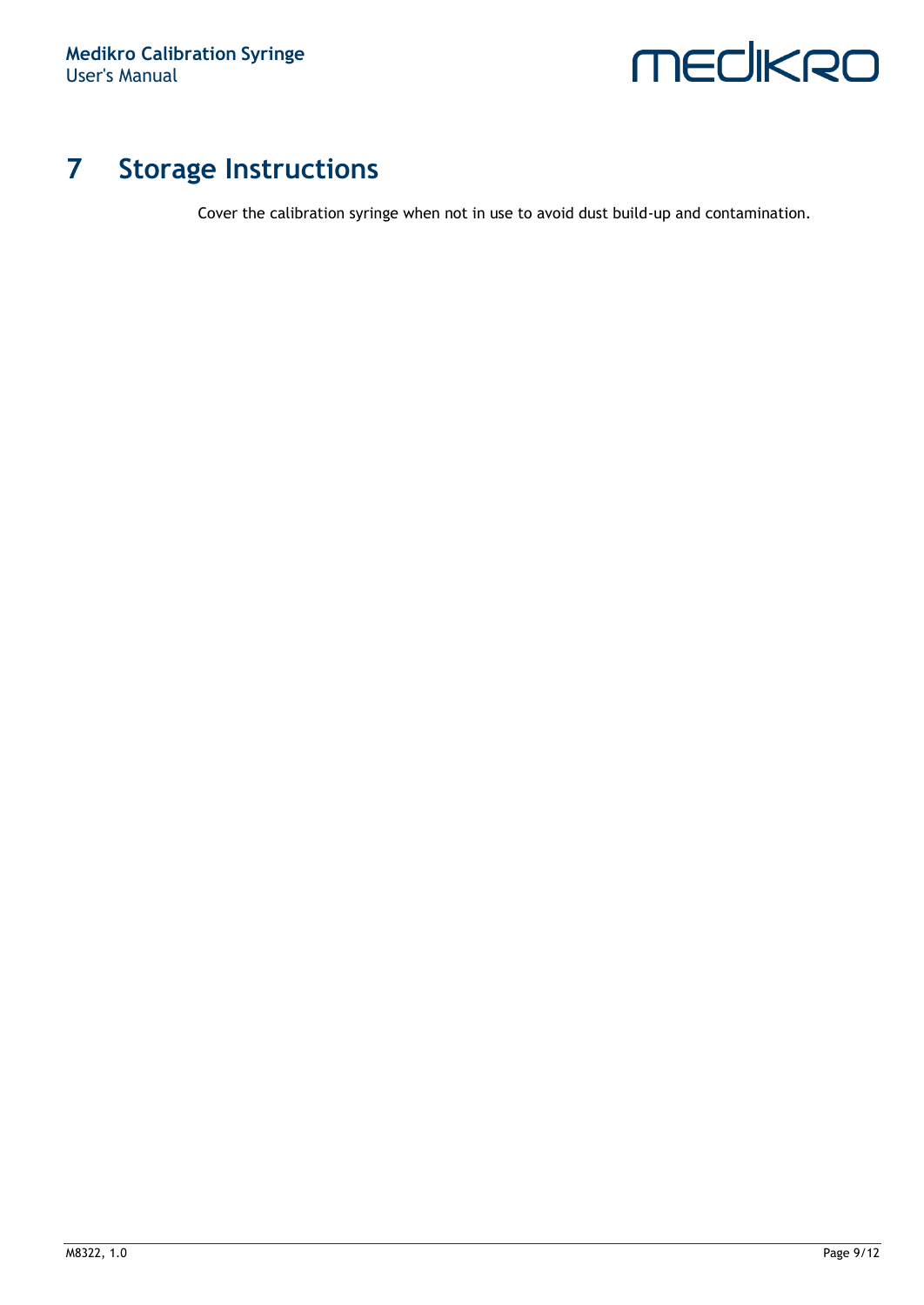## <span id="page-9-0"></span>**8 Technical Specifications**

### <span id="page-9-3"></span><span id="page-9-1"></span>**8.1 1 L Syringe**

| Table 8-1. | <b>M9477 Technical specifications</b> |  |
|------------|---------------------------------------|--|
|            |                                       |  |

| <b>Technical specifications</b> | <b>M9477 Calibration Syringe</b>                       |
|---------------------------------|--------------------------------------------------------|
| Total volume                    | 1000ml                                                 |
|                                 | Meets or exceeds the ATS and ERS                       |
|                                 | recommendations (Standardization of                    |
|                                 | Spirometry, 2005) of $\pm 0.5\%$ or $\pm 15$ ml max by |
| Accuracy                        | $\pm$ 0.24% of maximum volume or $\pm$ 2.4 ml          |
| Volume stroke                   | $127$ mm                                               |
| Cylinder bore ID                | 100 mm                                                 |
|                                 | Fulfils the U.S. requirements (Guidelines of sec.      |
|                                 | 21 CFR 178.3570 of the FDA regulations) and is         |
| Lubricator                      | authorized by USDA (USDA H1)                           |
|                                 | Adapters are made of resistant silicone rubber.        |
|                                 | Available for Medikro oval flow transducer, and        |
|                                 | universal round shaped mouthpieces with 25,            |
| Outlet port adapters            | 27, 29 and 31 mm internal diameters                    |
| Flow range                      | $0 \pm 15$ l/s (user dependent, manually operated)     |
|                                 | Operating: +10+40°C / +50+104°F                        |
| Temperature range               | Storage/Shipping: -20+50°C / +14+122°F                 |
|                                 | Operating: 15  90% RH                                  |
| Relative humidity range         | Shipping/storage: 10  95%RH                            |
|                                 | Operating: 700  1060 hPa                               |
| Pressure range                  | Storage/Shipping: 500  1060 hPa                        |
| Physical dimensions (LxWxH)     | 257 mm x 120 mm x 106 mm                               |
| Weight                          | 0.9 <sub>kg</sub>                                      |

### <span id="page-9-4"></span><span id="page-9-2"></span>**8.2 3 L Syringe**

*Table 8-2. M9474 Technical specifications*

| <b>Technical specifications</b> | <b>M9474 Calibration Syringe</b>                       |
|---------------------------------|--------------------------------------------------------|
| Total volume                    | 3000ml                                                 |
|                                 | Meets or exceeds the ATS and ERS                       |
|                                 | recommendations (Standardization of                    |
|                                 | Spirometry, 2005) of $\pm 0.5\%$ or $\pm 15$ ml max by |
| Accuracy                        | $\pm 0.24\%$ of maximum volume or $\pm 2.4$ ml         |
| Volume stroke                   | 382 mm                                                 |
| Cylinder bore ID                | 100 mm                                                 |
|                                 | Fulfils the U.S. requirements (Guidelines of sec.      |
|                                 | 21 CFR 178.3570 of the FDA regulations) and is         |
| Lubricator                      | authorized by USDA (USDA H1)                           |
|                                 | Adapters are made of resistant silicone rubber.        |
|                                 | Available for Medikro oval flow transducer, and        |
|                                 | universal round shaped mouthpieces with 25,            |
| Outlet port adapters            | 27, 29 and 31 mm internal diameters                    |
| Flow range                      | $0+15$ l/s (user dependent, manually operated)         |
|                                 | Operating: +10+40°C / +50+104°F                        |
| Temperature range               | Storage/Shipping: -20+50°C / +14+122°F                 |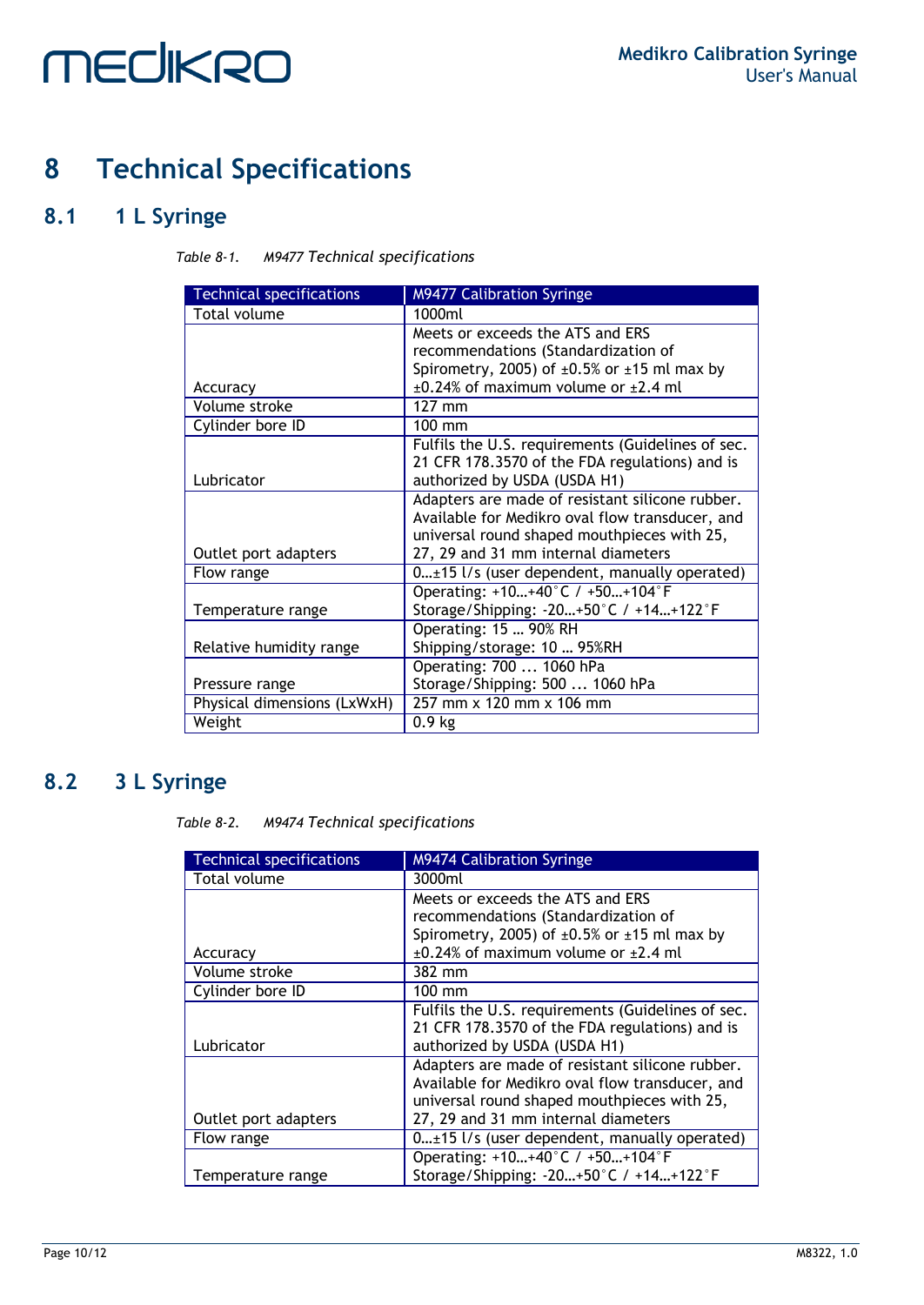#### **Medikro Calibration Syringe** User's Manual

## **MECIKRO**

|                             | Operating: 15  90% RH           |
|-----------------------------|---------------------------------|
| Relative humidity range     | Shipping/storage: 10  95%RH     |
|                             | Operating: 700  1060 hPa        |
| Pressure range              | Storage/Shipping: 500  1060 hPa |
| Physical dimensions (LxWxH) | 532 mm x 120 mm x 106 mm        |
| Weight                      | 1.9 <sub>kg</sub>               |